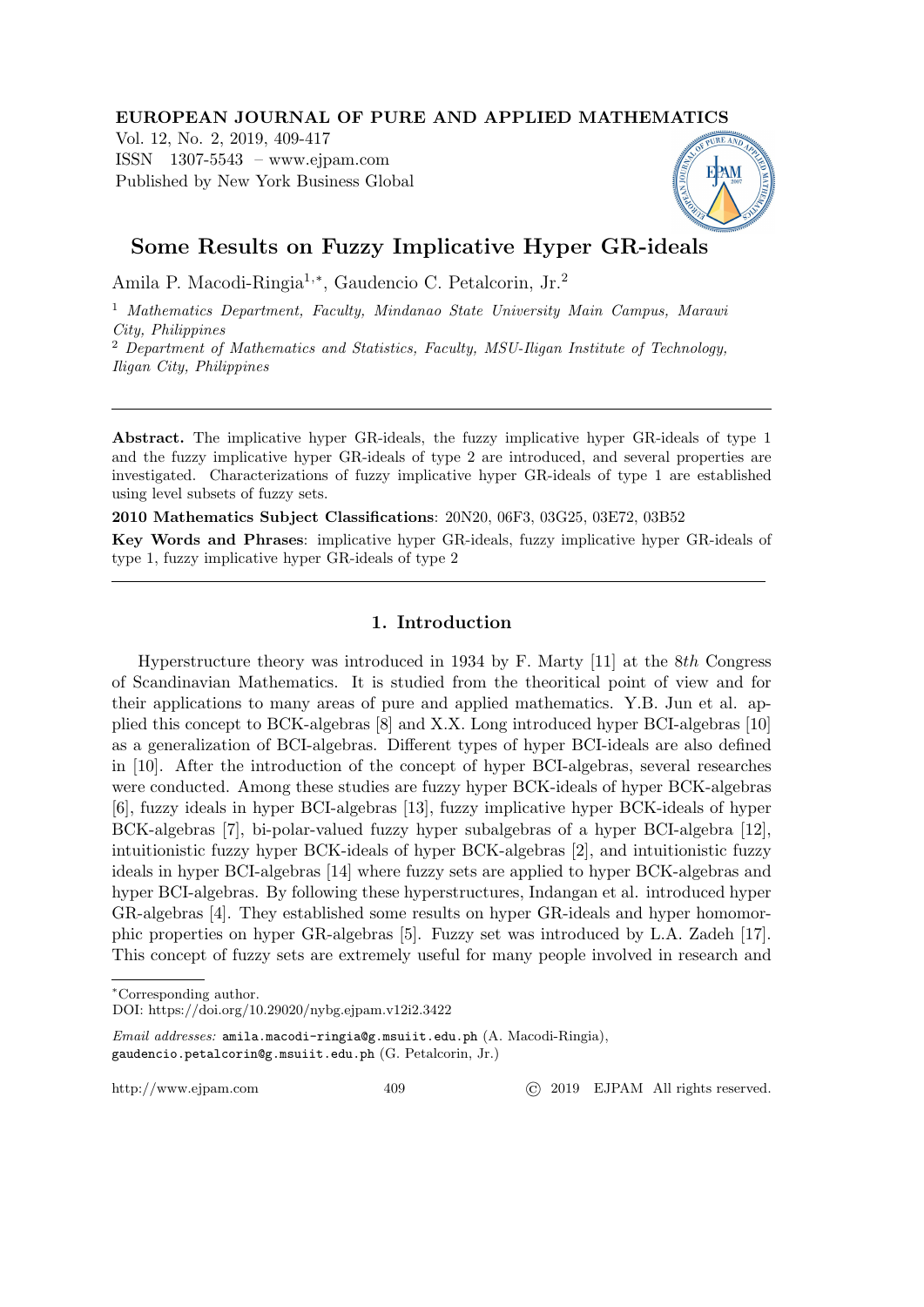development including engineers, mathematicians, computer software developers and researchers, natural scientists, medical researchers, social scientists, public policy analysts, business analysts, and jurists [15]. With this, several researches investigated on the generalization of the notion of fuzzy sets. Other studies where fuzzy sets are applied are hyper K-subalgebras based on fuzzy points [9] and on fuzzy hyper B-ideals of hyper B-algebras [16].

In this paper, we introduce an implicative hyper GR-ideal and apply fuzzy sets on this notion. The definition of implicative hyper GR-ideal is somewhat alike with the definition of weak implicative hyper BCK-ideal [1]. However, some examples in section 3 are not hyper BCI-algebras. These examples show that implicative hyper GR-ideals and weak implicative hyper BCK-ideals are not equivalent. Other than implicative hyper GRideals, two types of fuzzy implicative hyper GR-ideals are introduced and investigated. Using the notion of level subsets of a fuzzy set, we give a characterization of a fuzzy implicative hyper GR-ideal of type 1.

#### 2. Preliminaries

Let  $P(H)$  be the power set of H. Consider  $P^*(H) = P(H) \setminus {\phi}$ . A hyperoperation on a nonempty set H is a function  $\mathcal{D}: H \times H \to P^*(H)$ . The image of  $(x, y) \in H \times H$ under  $\circledast$  is denoted by  $x \circledast y$ . If  $x \in H$  and A, B are nonempty subsets of H, then we define  $A \circledast B =$ |  $a \circledast b$ ;  $A \circledast x = A \circledast \{x\}$ ; and  $x \circledast B = \{x\} \circledast B$ . Moreover,  $x \ll y$  $a \in A, b \in B$ 

if and only if  $0 \in x \otimes y$ ; and  $A \ll B$  if and only if for any  $a \in A$ , there exists  $b \in B$  such that  $a \ll b$ . We call "  $\ll$ " a hyperorder on H.

**Definition 2.1.** [4] Let H be a nonempty set and  $\otimes$  be a hyperoperation on H. Then  $(H; \mathcal{R}, 0)$  is called a *hyper GR-algebra* if it contains a constant  $0 \in H$  and it satisfies the following conditions, for all  $x, y, z \in H$ :

- (HGR1)  $(x \otimes z) \otimes (y \otimes z) \ll x \otimes y;$
- (HGR2)  $(x \circledast y) \circledast z = (x \circledast z) \circledast y;$
- (HGR3)  $x \ll x$ ;
- (HGR4)  $0 \circledast (0 \circledast x) \ll x, x \neq 0;$  and
- (HGR5)  $(x \circledast y) \circledast z \ll y \circledast z$ .

For the sake of simplicity, we also call  $H$  a hyper GR-algebra.

**Example 2.2.** Consider a set  $H = \{0, 1, 2, 3\}$  with the Cayley table below.

| $\circledast$  |                       | $0 \qquad 1$ | - 2           | $\overline{\phantom{a}3}$ |
|----------------|-----------------------|--------------|---------------|---------------------------|
| $\overline{0}$ | $\vert \{0,1\} \vert$ | $\{0,1\}$    | $\{0,1\}$     | $\{0,1\}$                 |
|                | $1   \{1\}$           | $\{0,1\}$    | $\{0,1\}$     | $\{0,1\}$                 |
|                | $2   \{0,2\}$         | $\{0,2\}$    | $\{0, 1, 2\}$ | $\{0, 1, 2\}$             |
|                | $3   \{0,3\}$         | $\{0,3\}$    | $\{0,3\}$     | $\{0,1,3\}$               |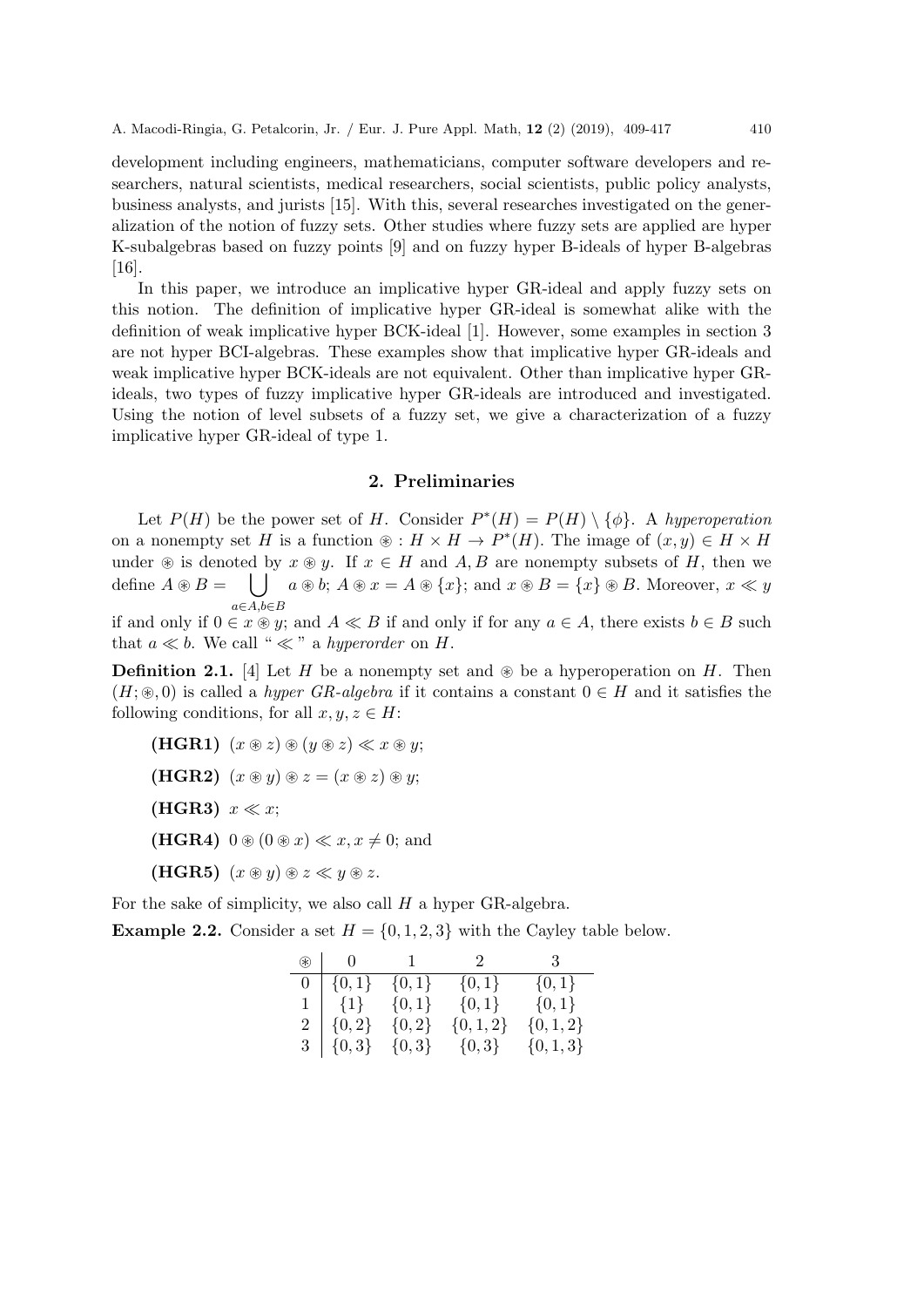It can be verified that  $H$  is a hyper GR-algebra.

**Definition 2.3.** [4] Let H be a hyper  $GR$ -algebra and S be a subset of H containing 0. If S is a hyper GR-algebra with respect to the hyperoperation  $\otimes$  on H, then we say that S is a hyper subGR-algebra on H.

Theorem 2.4. [4](Hyper SubGR-algebra Criterion) Let H be a hyper GR-algebra and S be a non-empty subset of  $H$ . Then  $S$  is a hyper subGR-algebra of  $H$  if and only if  $(x \circledast y) \subseteq S$  for all  $x, y \in S$ .

**Definition 2.5.** [4] Let I be a subset of a hyper GR-algebra H. Then I is said to be a hyper GR-ideal of H if

- i)  $0 \in I$ ; and
- ii) for all  $x, y \in H$ ,  $x \otimes y \subseteq I$  and  $y \in I$  imply that  $x \in I$ .

**Definition 2.6.** [8] By a *hyper BCK-algebra* we mean a non-empty set  $H$  endowed with a hyperoperation " $\circ$ " and a constant 0 satisfying the following axioms:

- (HK1)  $(x \circ z) \circledast (y \circ z) \ll x \circ y$ ,
- (HK2)  $(x \circ y) \circ z = (x \circ z) \circ y$ ,
- (HK3)  $x \circ H \ll \{x\},\$
- (HK4)  $x \ll y$  and  $y \ll x$  imply  $x = y$ ,

for all  $x, y, z \in H$  where  $x \ll y$  is defined by  $0 \in x \circ y$  and for every  $A, B \subseteq H, A \ll B$  is defined by for all  $a \in A$ , there exist  $b \in B$  such that  $a \ll b$ .

**Definition 2.7.** [1] Let I be a non-empty subset of H and  $0 \in H$ . Then I is called a weak implicative hyper BCK-ideal of H if,  $(x \circ z) \circ (y \circ x) \subset I$  and  $z \in I$  imply  $x \in I$ , for all  $x, y, z \in H$ .

**Definition 2.8.** [17] Let M be a nonempty set. A fuzzy set  $\mu$  in M is a function  $\mu : M \rightarrow$  $[0, 1]$ .

**Definition 2.9.** [3] Let  $\mu$  be a fuzzy set in M. For a fixed  $t \in [0,1]$ , the set  $\mu_t = \{x \in$  $M|\mu(x) \geq t$  is a subset of M, called a *level subset* of  $\mu$ .

## 3. Implicative Hyper GR-Ideals

**Definition 3.1.** A nonempty subset  $I$  of a hyper GR-algebra  $H$  is called an *implicative* hyper GR-ideal of H if for any  $x, y, z \in H$ 

(IH1)  $0 \in I$ , and

(IH2)  $(x \otimes z) \otimes (y \otimes x) \subseteq I$  and  $z \in I$  imply  $x \in I$ .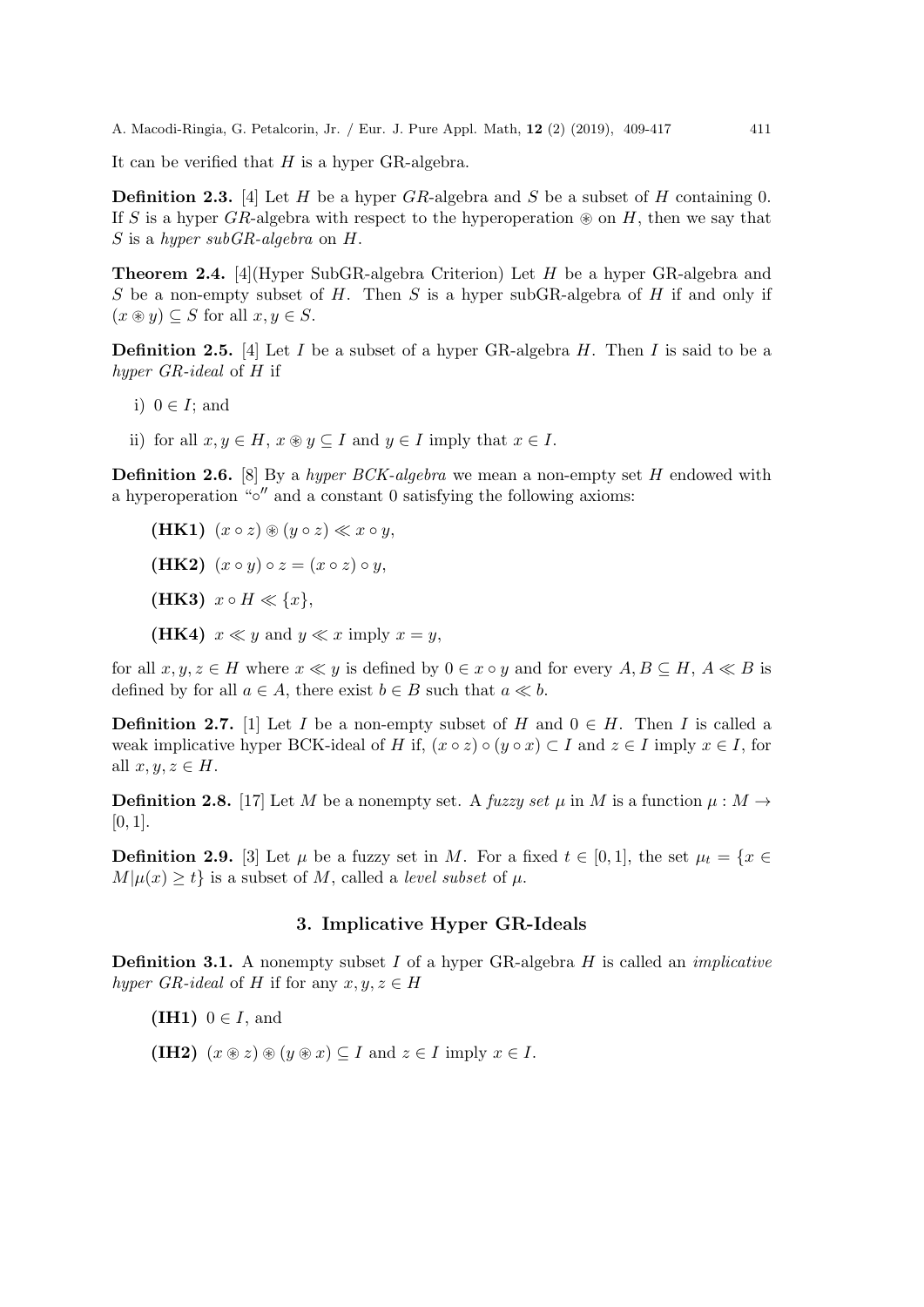**Example 3.2.** Consider a set  $H = \{0, 1, 2, 3\}$  with the Cayley table below.

| $\circledast$ |                                               |             | 0 1 2 3     |             |
|---------------|-----------------------------------------------|-------------|-------------|-------------|
|               | $0   \{0,1,3\} \{0,1,3\} \{0,1,3\} \{0,1,3\}$ |             |             |             |
|               | $1   \{0,1,3\}$                               | $\{0,1,3\}$ | $\{0,1,3\}$ | $\{0,1,3\}$ |
|               | $2   \{0,1,3\}$ $\{0,1\}$ $\{0,1\}$ $\{3\}$   |             |             |             |
|               | $3   \{0,1,3\} \{0,1,3\} \{0,1,3\}$           |             |             | $\{0\}$     |

It can be shown that  $H$  is a hyper GR-algebra. By routine calculations, we can see that the following are true:

- (i)  $H, \{0\}, \{0, 1\}, \{0, 2\}, \{0, 3\}, \{0, 2, 3\}, \text{ and } \{0, 1, 2\} \text{ are the only implicative hyper GR$ ideals of  $H$ ; and
- (ii)  $H, \{0\}, \{0, 1, 2\}, \text{ and } \{0, 2\} \text{ are the only hyper GR-ideals of } H.$

Moreover, since  $2\otimes 1 = \{0,1\}$  and  $1 \in \{0,1\}$  but  $2 \notin \{0,1\}$ ,  $\{0,1\}$  is not a hyper GR-ideal of H. Furthermore, note that  $(2\otimes 0)\otimes(0\otimes 2) = \{0,1,3\}$  and  $0 \in \{0,1,3\}$  but  $2 \notin \{0,1,3\}$ and so  $\{0, 1, 3\}$  is not an implicative hyper GR-ideal of H.

Remark 3.3. Example 3.2 shows that not all implicative hyper GR-ideals are hyper GRideals. Moreover, H in Example 3.2 is not a hyper BCI-algebra since  $2 \ll 1$  and  $1 \ll 2$ but  $2 \neq 1$ . This shows that implicative hyper GR-ideals and weak implicative hyper BCK-ideals are not equivalent.

**Example 3.4.** Consider a set  $H = \{0, 1, 2\}$  with the Cayley table below.

| € | $\mathbf{0}$ |         | 2       |
|---|--------------|---------|---------|
| 0 | $\{0\}$      | $\{0\}$ | $\{0\}$ |
| 1 | $\{0\}$      | $\{0\}$ | $\{1\}$ |
| 2 | 0.2          | { 2 }   | { ( )   |

It can be verified that H is a hyper GR-algebra. Since  $(1 \otimes 0) \otimes (0 \otimes 1) = \{0\}$  and  $0 \in \{0\}$ but  $1 \neq \{0\}$ ,  $\{0\}$  is not an implicative hyper GR-ideal of H. Furthermore, note that  $1 \otimes 0 = \{0\}$  and  $0 \in \{0\}$  but  $1 \notin \{0\}$ . This implies that  $\{0\}$  is not a hyper GR-ideal of H.

**Remark 3.5.** Example 3.4 shows that  $\{0\}$  is not always an implicative hyper GR-ideal and is not always a hyper GR-ideal of a hyper GR-algebra H.

In Example 3.4, we can see that  $1 \notin 1 \otimes 0$  and not all subset I of H containing 0 is an implicative hyper GR-ideal of H.

**Example 3.6.** Consider a set  $H = \{0, 1, 2\}$  with the Cayley table below.

| $\circledast$ | $\bigcup$   |             |             |
|---------------|-------------|-------------|-------------|
| 0.            | $\{0,1,2\}$ | $\{0,1,2\}$ | $\{0,1,2\}$ |
|               | $1   \{1\}$ | $\{0,1,2\}$ | $\{1,2\}$   |
|               | $\{1,2\}$   | $\{0,1,2\}$ | $\{0,1,2\}$ |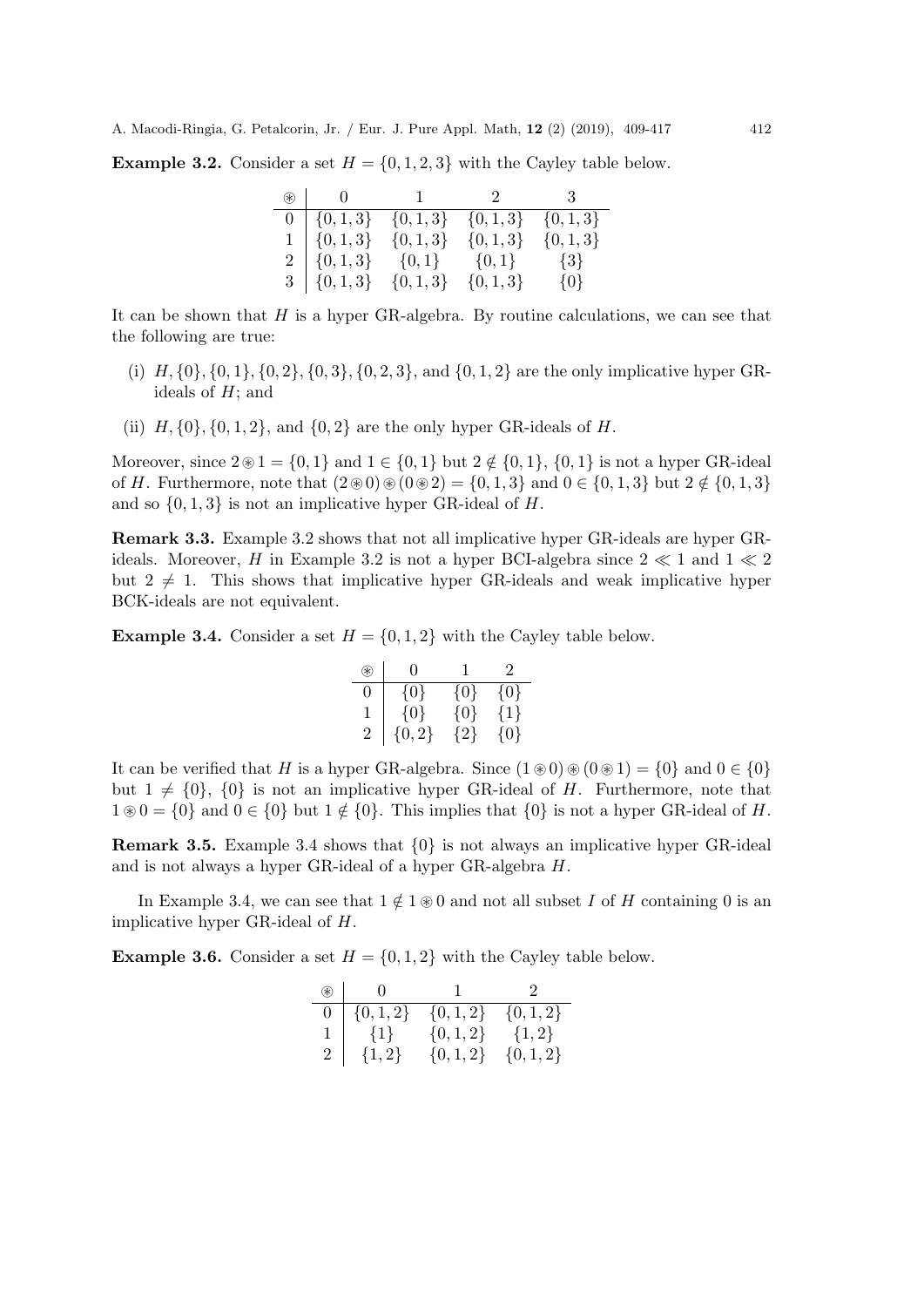It can be verified that H is a hyper GR-algebra. Clearly,  $x \in x \otimes y$  for all  $x, y \in H$ . By routine calculations, we can show that any subset of  $I$  of  $H$  containing  $0$  is an implicative hyper GR-ideal of H.

The next proposition will give a generalization when  $x \in x \otimes y$  for all x and y in a hyper GR-algebra H.

**Proposition 3.7.** Let H be a hyper GR-algebra such that  $x \in x \circ y$  for any  $x, y \in H$ . Then any subset  $I$  of  $H$  containing 0 is an implicative hyper GR-ideal of  $H$ .

*Proof.* Let  $I \subseteq H$  and  $0 \in I$ . Let  $x, y, z \in H$  such that  $(x \circledast z) \circledast (y \circledast x) \subseteq I$  and  $z \in I$ . By hypothesis,  $x \in x \otimes z$ . Then  $x \otimes w \subseteq I$  for any  $w \in y \otimes x$ . It follows from the hypothesis that  $x \in x \otimes w \subseteq I$ . Hence, I is an implicative hyper GR-ideal of H.

**Lemma 3.8.** If I is a hyper GR-ideal of a hyper GR-algebra H, then  $A \otimes B \subseteq I$  and  $B \subseteq I$  imply  $A \subseteq I$ .

*Proof.* Suppose  $A \otimes B \subseteq I$  and  $B \subseteq I$ . Let  $a \in A$ . Then  $a \otimes b \subseteq I$  for any  $b \in B$ . Since I is a hyper GR-ideal of H,  $a \in I$ . Hence,  $A \subseteq I$ .

**Example 3.9.** Consider a set  $H = \{0, 1, 2\}$  with the Cayley table below.

| F) | $\mathbf{0}$ |         | $\mathcal{D}_{\mathcal{L}}$ |
|----|--------------|---------|-----------------------------|
| 0  | $\{0\}$      | $\{0\}$ | $\{0\}$                     |
|    | $\{0,1\}$    | ${0,2}$ | $\{0\}$                     |
| 2  | ${0, 2}$     | ${2}$   | $\{0\}$                     |

It can be verified that H is a hyper GR-algebra and  $\{0\}$  is a hyper GR-ideal of H. Note that  $1 \circledast (2 \circledast 1) = \{0\}$  and  $1 \notin \{0\}$ . Since  $(1 \circledast 0) \circledast (2 \circledast 1) = \{0\}$  and  $0 \in \{0\}$  but  $1 \notin \{0\}$ , {0} is not an implicative hyper GR-ideal of H.

Remark 3.10. Example 3.9 shows that not all hyper GR-ideals are implicative hyper GR-ideals.

**Example 3.11.** Consider the hyper GR-algebra  $H$  in Example 2.2. By routine calculations, it can be shown that the following are true:

- $\{0, 1, 2\}$  is a hyper GR-ideal of H.
- For any  $x, y \in H$  such that  $x \circledast (y \circledast x) \subseteq \{0, 1, 2\}$  implies that  $x \in \{0, 1, 2\}$ .

Moreover,  $\{0, 1, 2\}$  can be verified to be an implicative hyper GR-ideal of H.

The preceding example is generalized in the following proposition.

**Proposition 3.12.** Let I be a hyper GR-ideal of H. If  $x \otimes (y \otimes x) \subseteq I$  implies  $x \in I$ , then  $I$  is implicative hyper GR-ideal of  $H$ .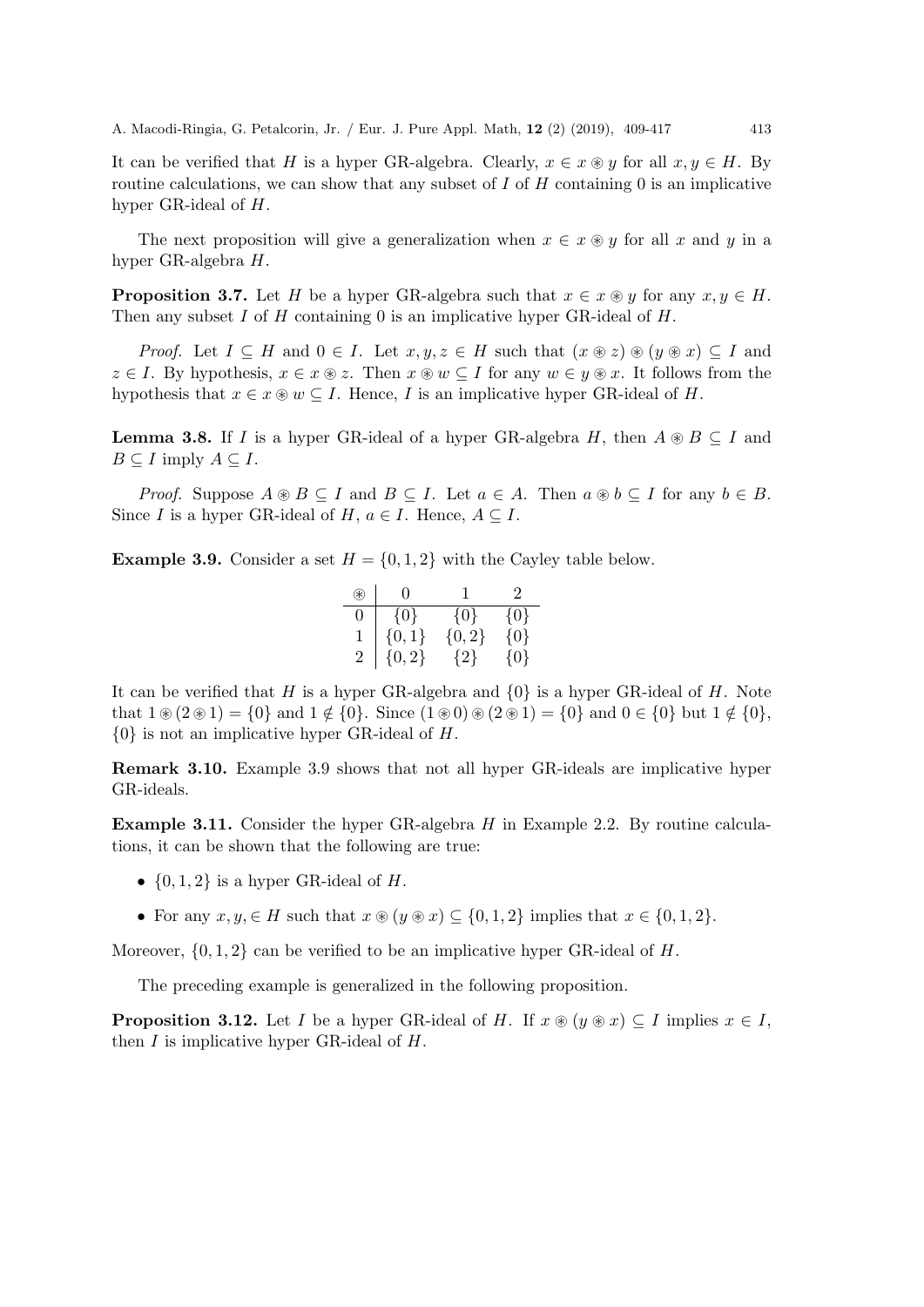*Proof.* Let  $x, y, z \in H$  such that  $(x \otimes z) \otimes (y \otimes x) \subseteq I$  and  $z \in I$ . By HGR2,  $[x \otimes (y \otimes x)] \otimes z = (x \otimes z) \otimes (y \otimes x) \subseteq I$ . By Lemma 3.8,  $x \otimes (y \otimes x) \subseteq I$ . Thus,  $x \in I$ and so I is implicative hyper GR-ideal of H.

The converse of Proposition 3.12 does not hold in general as shown in the following example.

**Example 3.13.** Consider the hyper GR-algebra H in Example 3.2.  $I = \{0, 1, 2\}$  can be verified to be both hyper GR-ideal and implicative hyper GR-ideal of H. But  $3\otimes(2\otimes3)$  =  $\{0\} \subseteq \{0, 1, 2\}$  and  $3 \notin \{0, 1, 2\} = I$ .

**Proposition 3.14.** Let  $I$  be a hyper subGR-algebra of a hyper GR-algebra  $H$ . If  $I$  is an implicative hyper GR-ideal, then  $x \otimes (y \otimes x) \subseteq I$  implies  $x \in I$ .

*Proof.* Let  $x, y, z \in H$  such that  $x \circledast(y \circledast x) \subseteq I$  and let  $z \in I$ . It follows from Theorem 2.4,  $[x \otimes (y \otimes x)] \otimes z \in I$ . By HGR2,  $(x \otimes z) \otimes (y \otimes x) = [x \otimes (y \otimes x)] \subseteq I$ . Since I is an implicative hyper GR-ideals,  $x \in I$ .

**Proposition 3.15.** Let  $A, B$  and  $C$  be subsets of a hyper GR-algebra  $H$ . If  $I$  is implicative hyper GR-ideal of H, then  $(A \otimes C) \otimes (B \otimes A) \subseteq I$  and  $C \subseteq I$  imply  $A \subseteq I$ .

*Proof.* Suppose  $(A \otimes C) \otimes (B \otimes A) \subseteq I$  and  $C \subseteq I$ . Let  $a \in A$ . Then,  $(a \otimes c) \otimes (b \otimes a) \subseteq I$ for  $c \in C \subseteq I$  and  $b \in B$ . Since I is implicative hyper GR-ideal of H,  $x \in I$ . Hence,  $A \subseteq I$ .

#### 4. Fuzzy Implicative Hyper GR-ideals

**Definition 4.1.** A fuzzy set  $\mu$  in a hyper GR-algebra H is called a *fuzzy implicative hyper*  $GR$ -ideal of type 1 in H if

**(FIM1)** 
$$
\mu(0) \ge \mu(x) \ge \min \left\{ \inf_{u \in (x \circledast z) \circledast (y \circledast x)} \mu(u), \mu(z) \right\}
$$
 for  $x, y, z \in H$ .

**Example 4.2.** Consider the hyper GR-algebra  $H = [0, 1]$  such that for any  $x, y \in [0, 1]$ ,

$$
x \circledast y = \begin{cases} [0,0.3], & \text{if } y \neq 0 \text{ or } x = 0 = y, \\ \{x\}, & \text{if } x \neq 0 \text{ and } y = 0. \end{cases}
$$

Define a fuzzy set  $\mu$  in H by

$$
\mu(x) = \begin{cases} 1, & \text{if } x = 0, \\ 0.3 + x, & \text{if } x \in (0, 0.3], \\ 0.7, & \text{if } x \in (0.3, 1]. \end{cases}
$$

It can be shown that  $\mu$  is a fuzzy implicative hyper GR-ideal of type 1 in  $H$ .

**Definition 4.3.** A fuzzy set  $\mu$  in H is called a fuzzy implicative hyper GR-ideal of type 2 in  $H$  if FIM1 holds and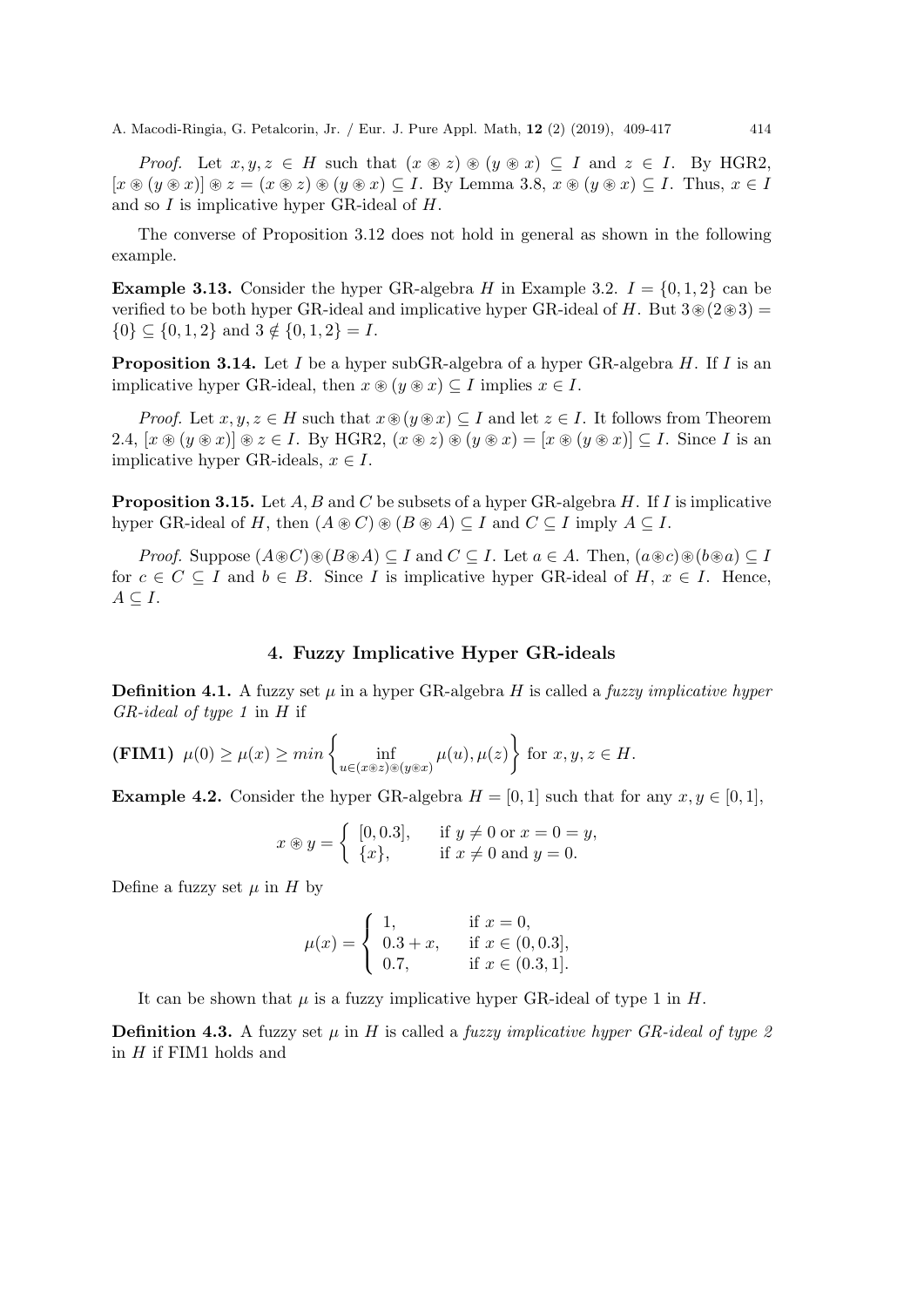(FIM2) for any  $x, y, z \in H$  such that  $x \ll y$ , we have  $\mu(y) \leq \mu(x)$ .

**Example 4.4.** Consider the hyper GR-algebra  $H = [0, 1]$  in Example 4.2. Note that from FIM2  $0 \neq x \ll y \neq 0$  and  $0 \neq y \ll x \neq 0$  for  $x, y \in H$  such that  $x \neq y$  should imply to  $\mu(x) = \mu(y)$ . On the contrary, the  $\mu$  in Example 4.2 does not give  $\mu(x) = \mu(y)$  whenever  $x \neq y$  for  $x, y \in H$ . Hence,  $\mu$  is not a fuzzy implicative hyper GR-ideal of type 2. However, redefining fuzzy set  $\mu$  in  $H$  by

$$
\mu(x) = \begin{cases} n, & \text{if } x = 0, \\ m, & \text{if } x \neq 0, \end{cases}
$$

where  $m, n \in [0, 1]$  and  $m < n$  will provide a fuzzy implicative hyper GR-ideal of type 2  $\mu$ in  $H$ . It can be seen that this is true by routine calculation.

**Example 4.5.** Consider the hyper GR-algebra H in Example 3.6. Define a fuzzy set  $\mu$ in H by  $\mu(1) = 0.1, \mu(2) = 0.2$  and  $\mu(0) = 0.3$ . By routine calculations, we see that  $\mu$  is a fuzzy implicative hyper GR-ideal of type 2 in H.

Remark 4.6. From Definitions 4.1 and 4.3, it shows that every fuzzy implicative hyper GR-ideal of type 2 is a fuzzy implicative hyper GR-ideal of type 1. Example 4.4 shows that not all fuzzy implicative hyper GR-ideal of type 1 is a fuzzy implicative hyper GR-ideal of type 2.

**Theorem 4.7.** A fuzzy set  $\mu$  in a hyper GR-algebra H is a fuzzy implicative hyper GRideal of type 1 if and only if  $\mu_t$  is an implicative hyper GR-ideal of H whenever  $\mu_t \neq \phi$ and  $t \in [0,1]$ .

*Proof.* Suppose  $\mu$  is a fuzzy implicative hyper GR-ideal of type 1 and  $\mu_t \neq \phi$ . Let  $t \in [0,1]$ . Since  $\mu_t \neq \phi$ , there exist  $x \in \mu_t$ . By FIM1,  $\mu(0) \geq \mu(x) \geq t$ . It follows that  $0 \in \mu_t$ . Let  $x, y, z \in H$  such that  $(x \otimes z) \otimes (y \otimes x) \subseteq \mu_t$  and  $z \in \mu_t$ . Then  $\mu(z) \geq t$  and  $\mu(u) \geq t$  for any  $u \in (x \otimes z) \otimes (y \otimes x)$ . This implies that t is a lowerbound for the set  $\{\mu(u)|u\in (x\circledast z)\circledast (y\circledast x)\}\.$  Then,  $\inf_{u\in (x\circledast z)\circledast (y\circledast x)}\mu(u)\geq t$ . By FIM1,

$$
\mu(x) \ge \min\left\{\inf_{u \in (x \circledast z) \circledast (y \circledast x)} \mu(u), \mu(z)\right\} \ge \min\{t, t\} = t.
$$

Hence,  $x \in \mu_t$  and so  $\mu_t$  is implicative hyper GR-ideal of H. Conversely, suppose  $\mu_t$  is an implicative hyper GR-ideal of H. Let  $x \in H$  and let  $t \in [0,1]$  such that  $t = \mu(x)$ . Since  $0 \in \mu_t$ ,  $\mu(0) \ge t = \mu(x)$ . Moreover, let  $x, y, z \in H$  and let  $t \in [0,1]$  such that  $t =$  $min\left\{\inf_{u\in(x\circledast z)\circledast(y\circledast x)}\mu(u),\mu(z)\right\}.$  Since  $\mu(z)\geq min\left\{\inf_{u\in(x\circledast z)\circledast(y\circledast x)}\mu(u),\mu(z)\right\}=t,\ z\in\mu_t.$ Let  $v \in (x \otimes z) \otimes (y \otimes x)$ . Then  $\mu(v) \ge \inf_{u \in (x \otimes z) \otimes (y \otimes x)} \mu(u) \ge \min \left\{ \inf_{u \in (x \otimes z) \otimes (y \otimes x)} \mu(u), \mu(z) \right\}$ t. Then  $v \in \mu_t$  and hence  $(x \otimes z) \otimes (y \otimes x) \subset \mu_t$ . Since  $\mu_t$  is implicative hyper GR-ideal,  $x \in \mu_t$ . Thus  $\mu(x) \ge t = \min \left\{ \inf_{u \in (x \otimes z) \circledast (y \circledast x)} \mu(u), \mu(z) \right\}.$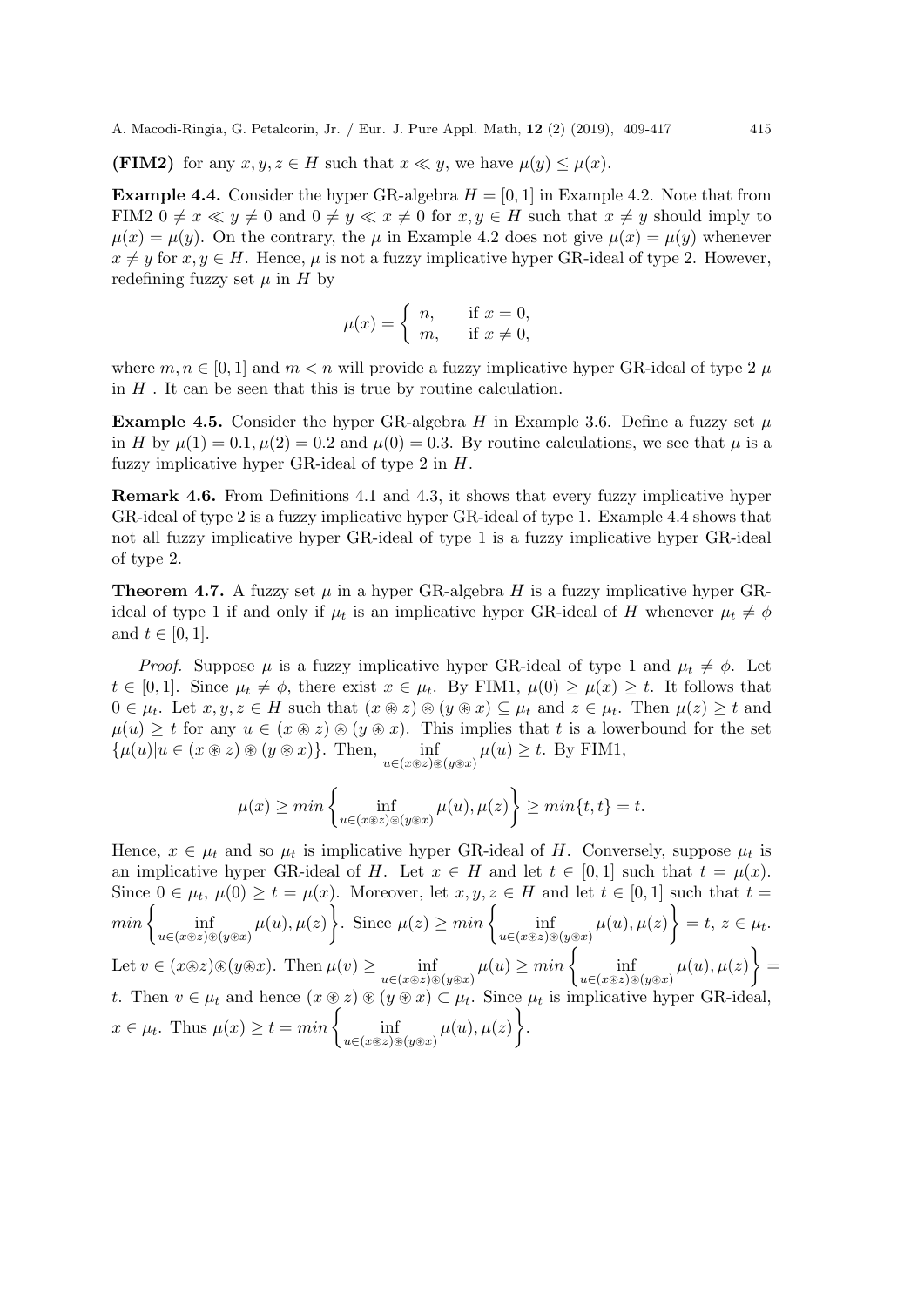**Theorem 4.8.** For any nonempty subset I of H, let  $\mu_t$  be a fuzzy set in H defined by

$$
\mu_I(x) = \begin{cases} k, & \text{if } x \in I \\ l, & \text{otherwise,} \end{cases}
$$

for all  $x \in H$ , where  $k, l \in [0, 1]$  with  $k > l$ . Then I is an implicative hyper GR-ideal of H if and only if  $\mu_I$  is a fuzzy implicative hyper GR-ideal of type 1 in H.

Proof. Note that

$$
(\mu_I)_t = \begin{cases} \phi, & \text{if } k < t \le 1, \\ I, & \text{if } l < t \le k, \\ H, & \text{if } 0 \le t \le l. \end{cases} \tag{1}
$$

Assume that  $I$  is an implicative hyper GR-ideal of  $H$ . It follows from (1) that a nonempty  $(\mu_I)_t$  is an implicative hyper GR-ideal of H for all  $t \in [0,1]$ . By Theorem 4.7,  $\mu_I$  is a fuzzy implicative hyper GR-ideal of type 1 in  $H$ . Conversely, suppose that  $\mu_I$  is a fuzzy implicative hyper GR-ideal of type 1 in  $H$ . By Theorem 4.7, we can see in  $(1)$  that a nonempty  $(\mu_I)_t$  is an implicative hyper GR-ideal for all  $t \in [0,1]$  and so I is an implicative hyper GR-ideal of H.

**Theorem 4.9.** If a fuzzy set  $\mu$  in a hyper GR-algebra H is a fuzzy implicative hyper GR-ideal of type 2, then  $\mu_t$  is an implicative hyper GR-ideal of H whenever  $\mu_t \neq \phi$  and  $t \in [0, 1].$ 

*Proof.* Suppose  $\mu$  is a fuzzy implicative hyper GR-ideal of type 2 and  $\mu_t \neq \phi$ . Let  $t \in [0,1]$ . Since  $\mu_t \neq \phi$ , there exist  $x \in \mu_t$ . By FIM1,  $\mu(0) \geq \mu(x) \geq t$ . It follows that  $0 \in \mu_t$ . Let  $x, y, z \in H$  such that  $(x \otimes z) \otimes (y \otimes x) \subseteq \mu_t$  and  $z \in \mu_t$ . Then for any  $u \in (\mathcal{x} \circledast z) \circledast (y \circledast x)$  there exist  $a \in \mu_t$  such that  $u \ll a$ . By FIM2,  $\mu(u) \ge \mu(a) \ge t$ . It follows from FIM1 that

$$
\mu(x) \ge \min\left\{\inf_{u \in (x \circledast z) \circledast (y \circledast x)} \mu(u), \mu(z)\right\} \ge \min\{t, t\} = t.
$$

Hence,  $x \in \mu_t$  and so  $\mu_t$  is implicative hyper GR-ideal of H.

**Theorem 4.10.** If  $\mu$  is a fuzzy implicative hyper GR-ideal of type 1 (type 2) in H, then the set

$$
I = \{ x \in H | \mu(x) = \mu(0) \}
$$

is an implicative hyper GR-ideal of H.

*Proof.* Let  $x, y, z \in H$  such that  $(x \otimes z) \otimes (y \otimes x) \subset I$  and  $z \in I$ . Then  $\mu(z) =$  $\mu(0)$  and  $\mu(u) = \mu(0)$  for each  $u \in (x \otimes z) \otimes (y \otimes z)$ . By FIM2,  $\mu(0) \geq \mu(x) \geq$  $min\left\{\inf_{u\in(x\otimes z)\otimes(y\otimes x)}\mu(u),\mu(z)\right\} = \mu(0).$  Then,  $\mu(x) = \mu(0)$  and so  $x \in I$ . Thus, I is fuzzy implicative hyper GR-ideal of type 1 (type 2) in  $H$ .